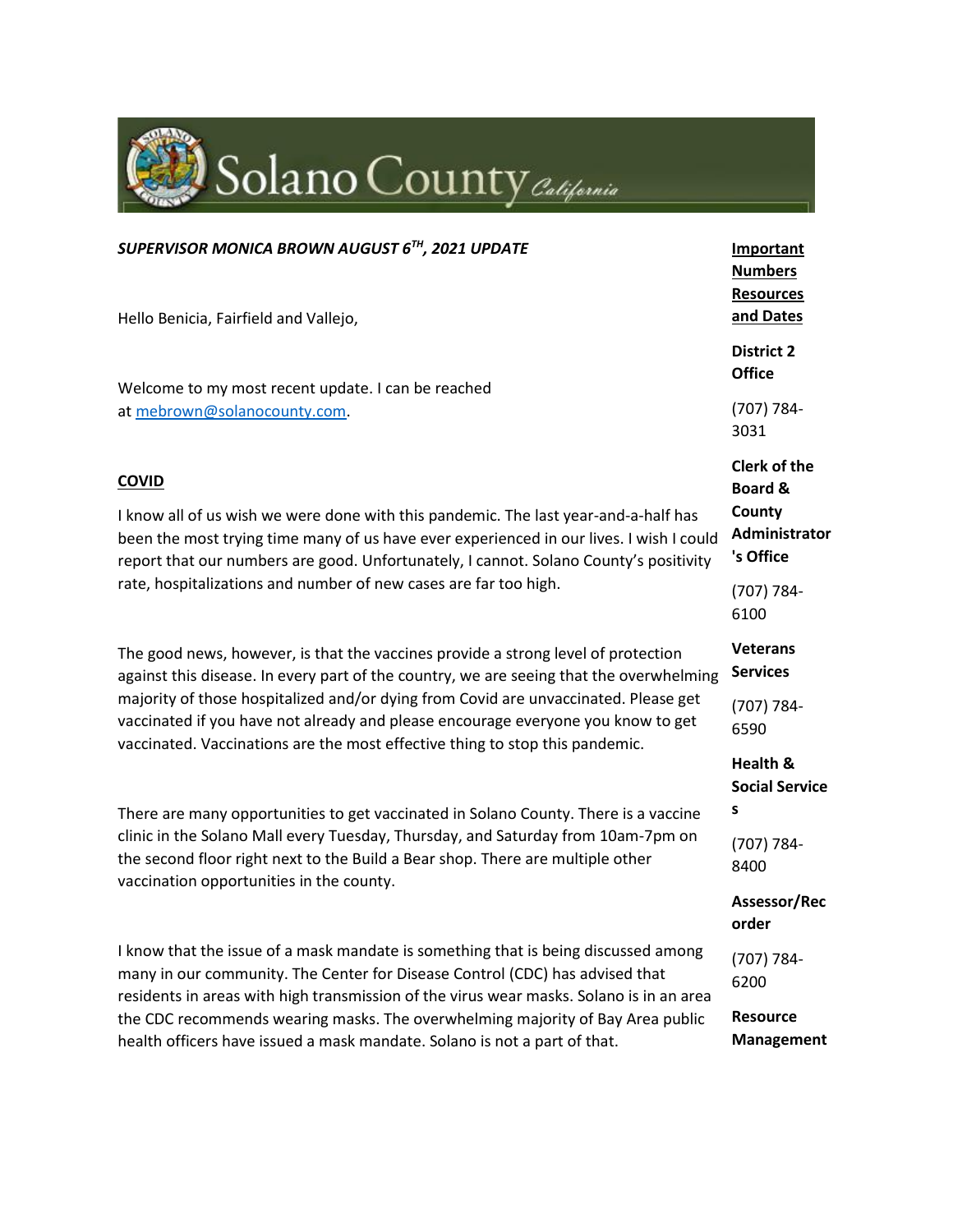| I have contacted the County Administrator and Solano's public health officer and told<br>them that I want a mask mandate implemented in Solano County. As only one of five<br>supervisors, I do not have the power to order a mask mandate or order staff to<br>implement one. I stand with the CDC and most of the Bay Area's public health officers<br>in following science and recommending wearing masks in public. | (707) 784-<br>6765                                           |
|-------------------------------------------------------------------------------------------------------------------------------------------------------------------------------------------------------------------------------------------------------------------------------------------------------------------------------------------------------------------------------------------------------------------------|--------------------------------------------------------------|
|                                                                                                                                                                                                                                                                                                                                                                                                                         | <b>Registrar of</b><br><b>Voters</b>                         |
|                                                                                                                                                                                                                                                                                                                                                                                                                         | (707) 784-<br>6675                                           |
| "It will probably take months before enough Californians are inoculated to reach herd<br>immunity." Experts believe the threshold to be between 70% and 85%. (I have heard<br>90%.)                                                                                                                                                                                                                                     | <b>Tax</b><br>Collector/Trea<br>surer/County<br><b>Clerk</b> |
| " millions of uninoculated Californians-a group that includes all children young than<br>12, who are not yet eligible to be vaccinated- remain at high risk of potential                                                                                                                                                                                                                                                | (707) 784-<br>7485                                           |
| infection"                                                                                                                                                                                                                                                                                                                                                                                                              | <b>Area Agency</b><br>on Aging                               |
| "In Sonoma County, 100% of Covid patients in our ICU are people who had the<br>opportunity to be vaccinated but chose not to, Health Officer Dr. Sundari Mase Said"                                                                                                                                                                                                                                                     | $(707) 784 -$<br>8960                                        |
| Wearing masks provide an extra layer of protection for all residents.                                                                                                                                                                                                                                                                                                                                                   | <b>U.S. Social</b><br><b>Security</b>                        |
|                                                                                                                                                                                                                                                                                                                                                                                                                         | $(800)$ 772-<br>1213                                         |
| $\mathbf{1}$ $\mathbf{A}$ $\mathbf{F}$ $\mathbf{A}$ $\mathbf{F}$ $\mathbf{C}$ $\mathbf{A}$ $\mathbf{A}$ $\mathbf{A}$ $\mathbf{F}$                                                                                                                                                                                                                                                                                       |                                                              |

LA TIMES 8/4 pg. 15

GET VACCINATED Schools are opening. It is our job as adults to protect our kids.

# *I AM ENCOURAGING EVERYONE TO WEAR THEIR MASKS IN PUBLIC. PLEASE WEAR YOUR MASKS AND DO YOUR PART TO KEEP OUR COMMUNITY SAFE.*

To see where to get vaccinated and to see our Covid numbers, please visit:

[https://www.solanocounty.com/depts/ph/coronavirus\\_links/covid\\_19\\_vaccines.asp#](https://gcc02.safelinks.protection.outlook.com/?url=https%3A%2F%2Fwww.solanocounty.com%2Fdepts%2Fph%2Fcoronavirus_links%2Fcovid_19_vaccines.asp%23Mass_Vaccine_Events&data=04%7C01%7C%7Cd9954ca4ccba427b780708d9592060ff%7C5e7f20ace5f14f838c3bce44b8486421%7C0%7C0%7C637638817858506702%7CUnknown%7CTWFpbGZsb3d8eyJWIjoiMC4wLjAwMDAiLCJQIjoiV2luMzIiLCJBTiI6Ik1haWwiLCJXVCI6Mn0%3D%7C1000&sdata=9UT6zBNK48yncA05DbL%2Fed7QhTZVT9SjGQOT5ZuNFa8%3D&reserved=0) Mass Vaccine Events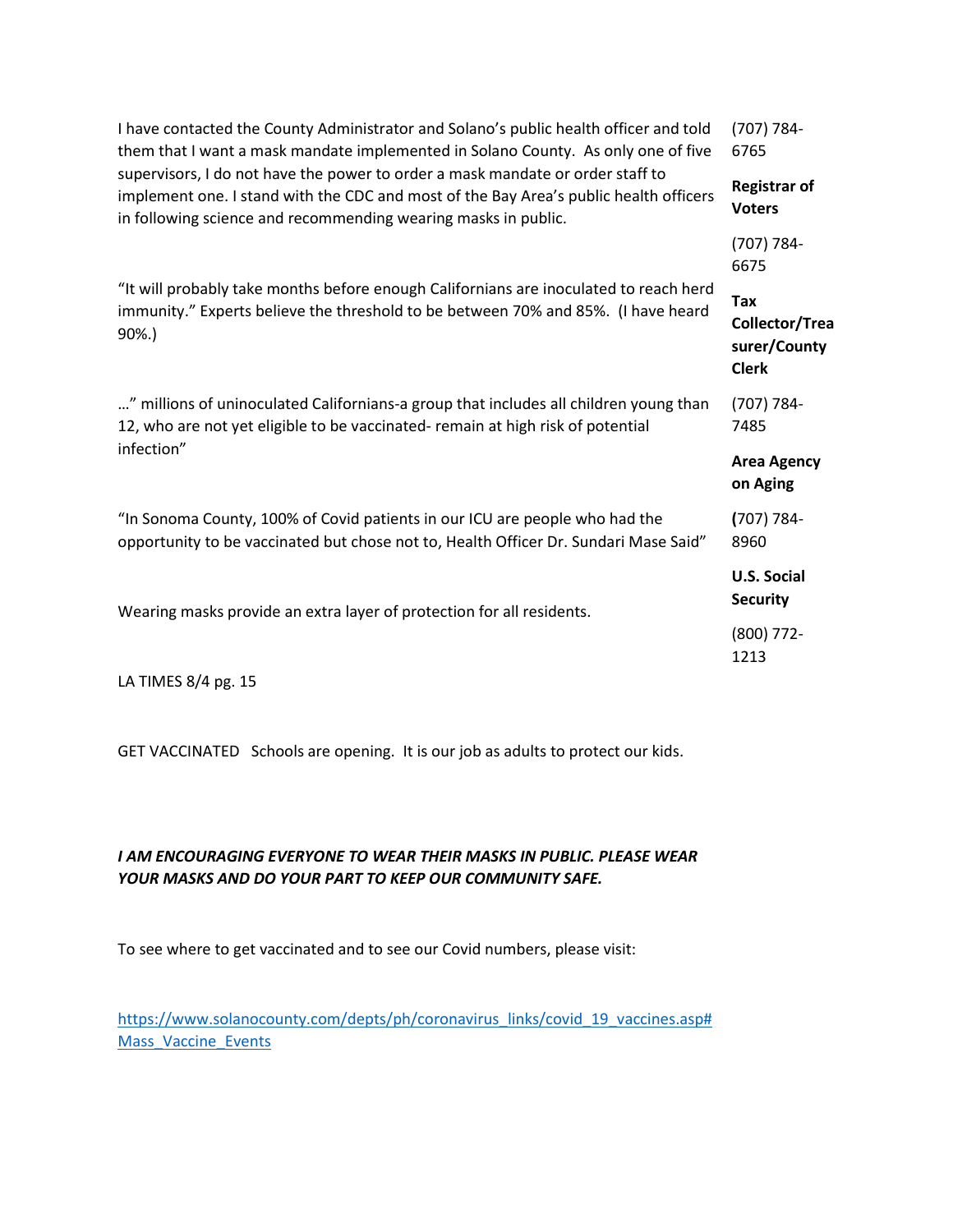[https://doitgis.maps.arcgis.com/apps/MapSeries/index.html?appid=055f81e9fe154da](https://gcc02.safelinks.protection.outlook.com/?url=https%3A%2F%2Fdoitgis.maps.arcgis.com%2Fapps%2FMapSeries%2Findex.html%3Fappid%3D055f81e9fe154da5860257e3f2489d67&data=04%7C01%7C%7Cd9954ca4ccba427b780708d9592060ff%7C5e7f20ace5f14f838c3bce44b8486421%7C0%7C0%7C637638817858516665%7CUnknown%7CTWFpbGZsb3d8eyJWIjoiMC4wLjAwMDAiLCJQIjoiV2luMzIiLCJBTiI6Ik1haWwiLCJXVCI6Mn0%3D%7C1000&sdata=8xjejsJx0P4IZxon7SjtyKDxBqVr7MeHOYpG%2B53GSGQ%3D&reserved=0) [5860257e3f2489d67](https://gcc02.safelinks.protection.outlook.com/?url=https%3A%2F%2Fdoitgis.maps.arcgis.com%2Fapps%2FMapSeries%2Findex.html%3Fappid%3D055f81e9fe154da5860257e3f2489d67&data=04%7C01%7C%7Cd9954ca4ccba427b780708d9592060ff%7C5e7f20ace5f14f838c3bce44b8486421%7C0%7C0%7C637638817858516665%7CUnknown%7CTWFpbGZsb3d8eyJWIjoiMC4wLjAwMDAiLCJQIjoiV2luMzIiLCJBTiI6Ik1haWwiLCJXVCI6Mn0%3D%7C1000&sdata=8xjejsJx0P4IZxon7SjtyKDxBqVr7MeHOYpG%2B53GSGQ%3D&reserved=0)

#### **BENICIA VETERAN'S HALL EVENTS**

**Open Monday through Saturday 4-9 PM,** (until further changes allow us to be open, call Pete (707-389-9175) if you have questions about times and days).

**FROM THE GRILL:**

**Monday-** "Dealer's Choice" Mitsy Parr has stepped up! Seems to be pasta day.

**Tuesdays- Judy's hot dogs** and more by Oren, so be sure to get one or two.

**Wednesday- Meeting Club** to provide either potluck or some other plan.

 **Third Wednesday-**SAL w/Scott's Street Plow Tacos

**Fourth Wednesday-**Scott and Oren's Famous Pizza

**Thursday-** "Dealer's Choice"

**Fridays-** Burgers and more by Pete and the guys.

**Spencer's House Karaoke** – Hosted by **Oren** on fourth Wednesday of every month 1900 hours

**Saturday-** "Dealer's Choice"

### **BAY AREA AIR QUALITY MANAGEMENT DISTRICT ADVISORY COUNCIL**

Individuals appointed to serve on the BAAQMD advisory council will receive a \$500 per meeting stipend. If you are interested in applying, please visit: [https://forms.office.com/pages/responsepage.aspx?id=qu9dha69Yk6B5Tu3qgT8](https://gcc02.safelinks.protection.outlook.com/?url=https%3A%2F%2Fforms.office.com%2Fpages%2Fresponsepage.aspx%3Fid%3Dqu9dha69Yk6B5Tu3qgT8OtvsoVwgUkVOlzCeBT8VWM9URVRYNEpXQUhSMzFCRVY1Vk45VUtTMThJUC4u&data=04%7C01%7C%7Cd9954ca4ccba427b780708d9592060ff%7C5e7f20ace5f14f838c3bce44b8486421%7C0%7C0%7C637638817858516665%7CUnknown%7CTWFpbGZsb3d8eyJWIjoiMC4wLjAwMDAiLCJQIjoiV2luMzIiLCJBTiI6Ik1haWwiLCJXVCI6Mn0%3D%7C1000&sdata=o%2BMJzMmMf6g0Qn6OeTG6PbmrdBDsaP5vKT9fEdVaaeE%3D&reserved=0) [OtvsoVwgUkVOlzCeBT8VWM9URVRYNEpXQUhSMzFCRVY1Vk45VUtTMThJUC4u](https://gcc02.safelinks.protection.outlook.com/?url=https%3A%2F%2Fforms.office.com%2Fpages%2Fresponsepage.aspx%3Fid%3Dqu9dha69Yk6B5Tu3qgT8OtvsoVwgUkVOlzCeBT8VWM9URVRYNEpXQUhSMzFCRVY1Vk45VUtTMThJUC4u&data=04%7C01%7C%7Cd9954ca4ccba427b780708d9592060ff%7C5e7f20ace5f14f838c3bce44b8486421%7C0%7C0%7C637638817858516665%7CUnknown%7CTWFpbGZsb3d8eyJWIjoiMC4wLjAwMDAiLCJQIjoiV2luMzIiLCJBTiI6Ik1haWwiLCJXVCI6Mn0%3D%7C1000&sdata=o%2BMJzMmMf6g0Qn6OeTG6PbmrdBDsaP5vKT9fEdVaaeE%3D&reserved=0)

### **PLAN BAY AREA 2050**

A meeting about Plan Bay Area 2050 will take place on Tuesday August  $17<sup>th</sup>$  from 9:30 am to 11 am. For more information, please visit: [https://www.planbayarea.org/meetings-events/august-17-2021-august-17-](https://gcc02.safelinks.protection.outlook.com/?url=https%3A%2F%2Fwww.planbayarea.org%2Fmeetings-events%2Faugust-17-2021-august-17-2021%2Fdraft-plan-bay-area-2050-and-draft-implementation&data=04%7C01%7C%7Cd9954ca4ccba427b780708d9592060ff%7C5e7f20ace5f14f838c3bce44b8486421%7C0%7C0%7C637638817858526617%7CUnknown%7CTWFpbGZsb3d8eyJWIjoiMC4wLjAwMDAiLCJQIjoiV2luMzIiLCJBTiI6Ik1haWwiLCJXVCI6Mn0%3D%7C1000&sdata=jHxxjJE9%2BJhoWi08fAOrLLZHlzOGuhz0E3hx%2B14Zx2o%3D&reserved=0) [2021/draft-plan-bay-area-2050-and-draft-implementation](https://gcc02.safelinks.protection.outlook.com/?url=https%3A%2F%2Fwww.planbayarea.org%2Fmeetings-events%2Faugust-17-2021-august-17-2021%2Fdraft-plan-bay-area-2050-and-draft-implementation&data=04%7C01%7C%7Cd9954ca4ccba427b780708d9592060ff%7C5e7f20ace5f14f838c3bce44b8486421%7C0%7C0%7C637638817858526617%7CUnknown%7CTWFpbGZsb3d8eyJWIjoiMC4wLjAwMDAiLCJQIjoiV2luMzIiLCJBTiI6Ik1haWwiLCJXVCI6Mn0%3D%7C1000&sdata=jHxxjJE9%2BJhoWi08fAOrLLZHlzOGuhz0E3hx%2B14Zx2o%3D&reserved=0)

[https://napavalleyregister.com/news/local/plan-bay-area-shows-possible-napa](https://gcc02.safelinks.protection.outlook.com/?url=https%3A%2F%2Fnapavalleyregister.com%2Fnews%2Flocal%2Fplan-bay-area-shows-possible-napa-county-future%2Farticle_4bd0d1dd-11e9-57c7-b230-f0b95f08faf1.html&data=04%7C01%7C%7Cd9954ca4ccba427b780708d9592060ff%7C5e7f20ace5f14f838c3bce44b8486421%7C0%7C0%7C637638817858526617%7CUnknown%7CTWFpbGZsb3d8eyJWIjoiMC4wLjAwMDAiLCJQIjoiV2luMzIiLCJBTiI6Ik1haWwiLCJXVCI6Mn0%3D%7C1000&sdata=VB5PG0caYnLzv%2F1w4utVOYAR%2BHPJH1HnSMhl8uh1lfs%3D&reserved=0)[county-future/article\\_4bd0d1dd-11e9-57c7-b230-f0b95f08faf1.html](https://gcc02.safelinks.protection.outlook.com/?url=https%3A%2F%2Fnapavalleyregister.com%2Fnews%2Flocal%2Fplan-bay-area-shows-possible-napa-county-future%2Farticle_4bd0d1dd-11e9-57c7-b230-f0b95f08faf1.html&data=04%7C01%7C%7Cd9954ca4ccba427b780708d9592060ff%7C5e7f20ace5f14f838c3bce44b8486421%7C0%7C0%7C637638817858526617%7CUnknown%7CTWFpbGZsb3d8eyJWIjoiMC4wLjAwMDAiLCJQIjoiV2luMzIiLCJBTiI6Ik1haWwiLCJXVCI6Mn0%3D%7C1000&sdata=VB5PG0caYnLzv%2F1w4utVOYAR%2BHPJH1HnSMhl8uh1lfs%3D&reserved=0)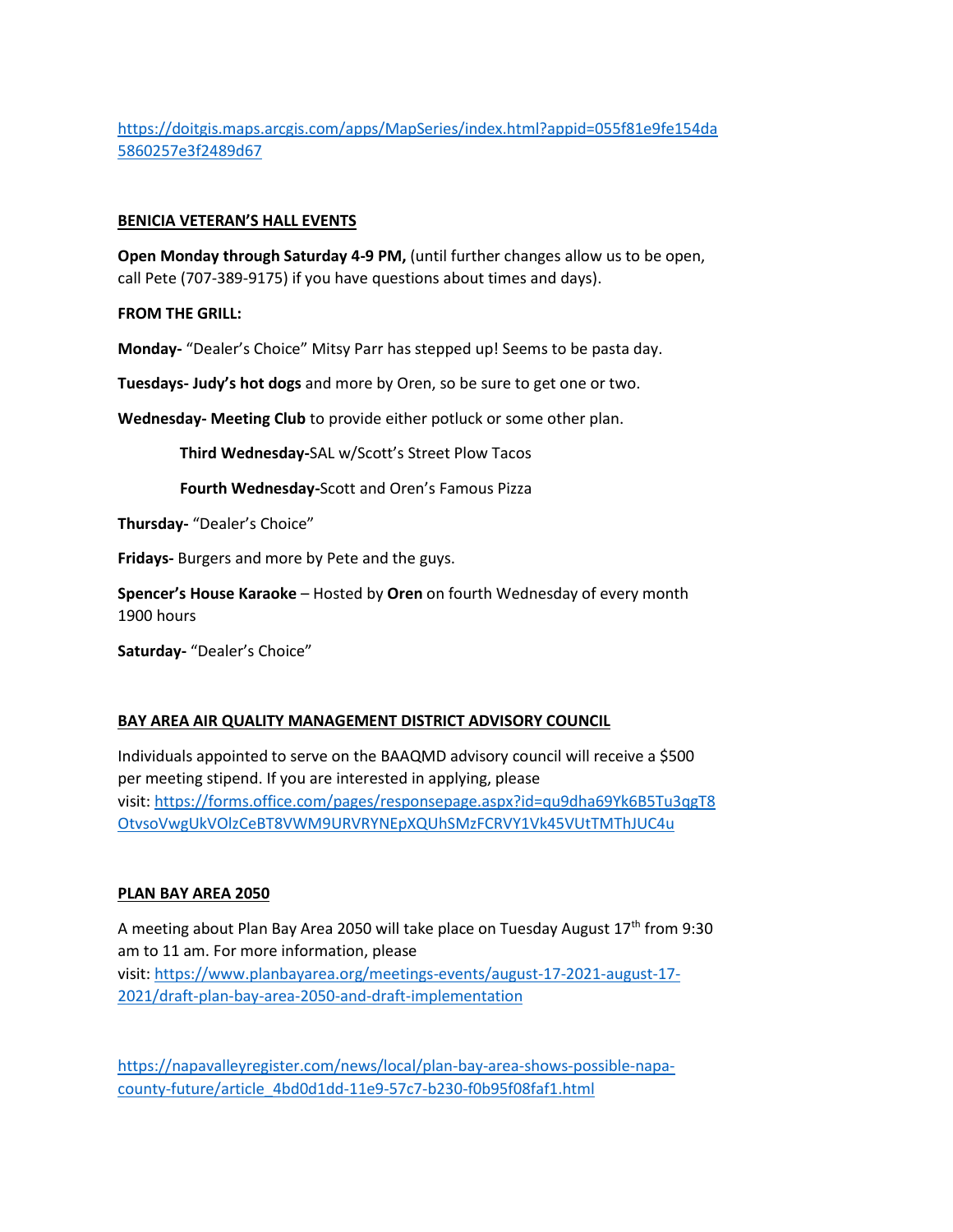### **CALTRANS CLOSURES**

**SOLANO COUNTY-** Caltrans Bay Area will be working on WB/EB Interstate 80(I-80) at State Route 29 (SR-29) as crews continue bridge demolition work for two consecutive night starting on Tuesday, August 10, 2021- Wednesday, August 11, 2021.

During the overnight closure, crews will be closing the #1 lane on eastbound

I-80 from Carquinez Toll Plaza to Magazine Street starting at 9 PM to 6 AM. At least, one eastbound I-80 traffic lane will remain open at all times.

Crews will be closing the EB I-80 and SR-29 connector ramp overnight starting at 11:59 PM on Tuesday, August 10, 2021 until 6 AM, Wednesday, August 11, 2021. The work will continue Wednesday overnight starting at 11:59 PM until 6 AM, Thursday, August 12, 2021.

Motorists are encouraged to use EB I-780 (Curtola Pkwy) off-ramp to WB Lemon Street to State Route 29 (Sonoma Blvd.)

### **Rio Vista Bridge Scheduled for Overnight Partial Closures**

#### *One-way traffic will be in place expect traffic delays*

RIO VISTA – Caltrans is alerting motorists that the Rio Vista Bridge on State Route 12 is scheduled for partial nighttime closures next week for ongoing part replacement work.

The bridge remains safe for travel. A Caltrans contractor and structural engineers are continuing with replacing electrical and mechanical parts considered out of date and due for replacement.

Electronic boards will be installed at both ends of the bridge.

The bridge will be under nightly one-way traffic control Monday through Friday for the replacement work.

#### **SCHEDULE:**

8:30 p.m. to 5 a.m., on August 9, 10, 11, 12, 13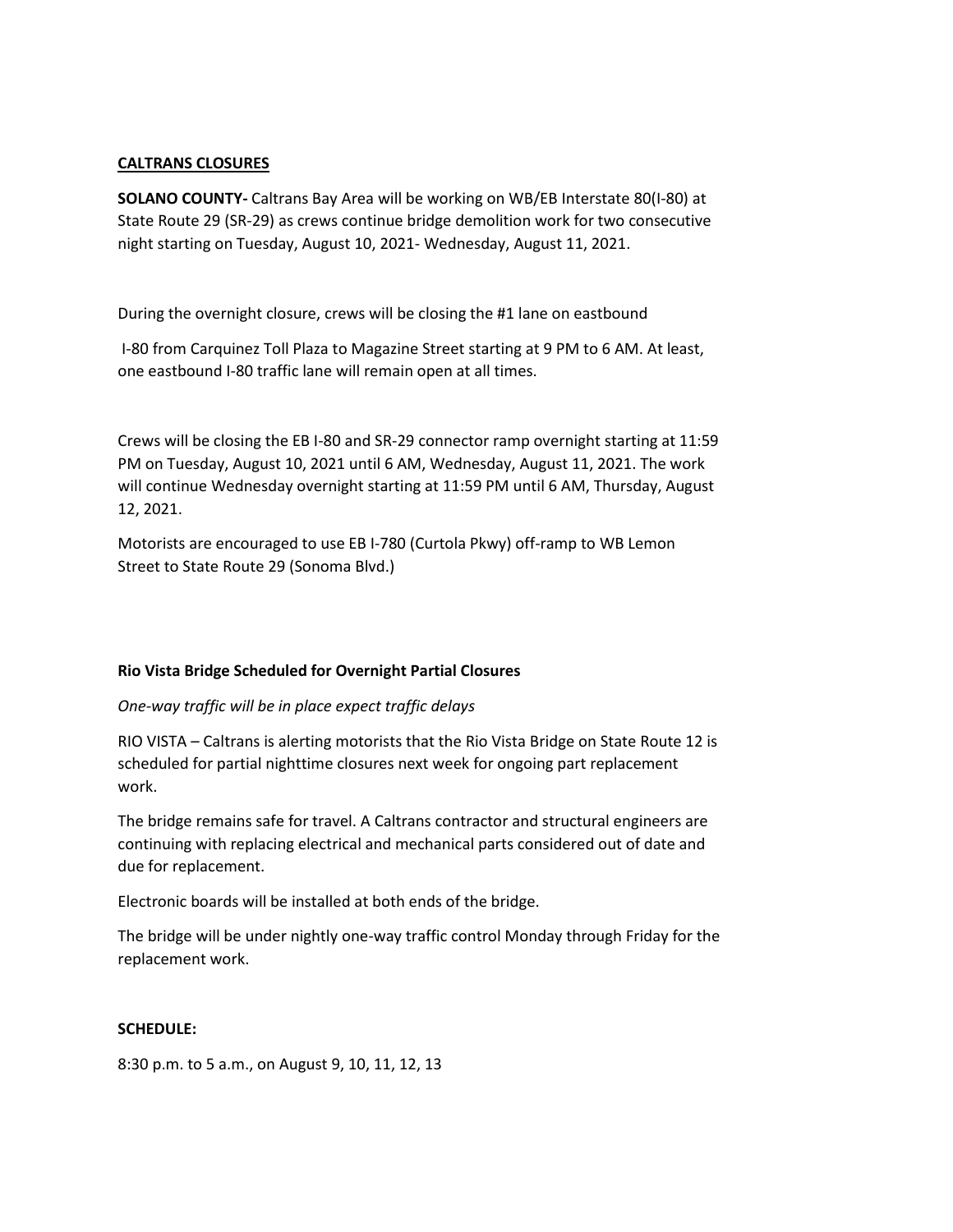**SACRAMENTO COUNTY** – Caltrans is alerting motorists that the Three-Mile Slough Bridge on SR-160 is scheduled for partial nighttime closure for additional parts replacement. The bridge remains safe for travel.

For motorist and worker's safety the bridge will be under nightly one-way traffic control.

### **Schedule:**

**From 8 p.m. to 5 a.m. on August 12, 13, 16, 17, 18, 19 and 20.**

### **SAFEQUEST FUNDRAISER**

SafeQuest Solano is a nonprofit in Solano County that provides support and services to victims of domestic violence and sexual assault. They will be holding a fundraiser on October 24<sup>th</sup> in the Suisun Valley. Tickets start at \$20 for early bird admission. If you are interested in attending, you can find more information at [https://www.eventbrite.com/e/art-from-the-heart-tickets-165030547811](https://gcc02.safelinks.protection.outlook.com/?url=https%3A%2F%2Fwww.eventbrite.com%2Fe%2Fart-from-the-heart-tickets-165030547811&data=04%7C01%7C%7Cd9954ca4ccba427b780708d9592060ff%7C5e7f20ace5f14f838c3bce44b8486421%7C0%7C0%7C637638817858526617%7CUnknown%7CTWFpbGZsb3d8eyJWIjoiMC4wLjAwMDAiLCJQIjoiV2luMzIiLCJBTiI6Ik1haWwiLCJXVCI6Mn0%3D%7C1000&sdata=OGBLAEMxaacUEA3znllEUjAldJu9UfNJI30h7U2Wqb8%3D&reserved=0)

## **DEPARTMENT OF VETERAN'S AFFAIRS NEWSLETTER**

If you are interested in signing up for the VA newsletter, please visit: [https://www.va.gov/vetresources/](https://gcc02.safelinks.protection.outlook.com/?url=https%3A%2F%2Fwww.va.gov%2Fvetresources%2F&data=04%7C01%7C%7Cd9954ca4ccba427b780708d9592060ff%7C5e7f20ace5f14f838c3bce44b8486421%7C0%7C0%7C637638817858536571%7CUnknown%7CTWFpbGZsb3d8eyJWIjoiMC4wLjAwMDAiLCJQIjoiV2luMzIiLCJBTiI6Ik1haWwiLCJXVCI6Mn0%3D%7C1000&sdata=0FwdlmpEn1yO6iHu0s7cfWWDpHhoa387aRsVD%2Fn1ThY%3D&reserved=0)

### **CITY OF VALLEJO WEEKLY**

The city of Vallejo Weekly has information about a free dump day (for Vallejo residents), information about the American Rescue Plan funding, information on Vallejo redistricting and so much more. For more information, please visit: [https://issuu.com/cityofvallejo/docs/vw\\_vol9\\_issue31?fr=sNGNkYTM4OTE1MzY](https://gcc02.safelinks.protection.outlook.com/?url=https%3A%2F%2Fissuu.com%2Fcityofvallejo%2Fdocs%2Fvw_vol9_issue31%3Ffr%3DsNGNkYTM4OTE1MzY&data=04%7C01%7C%7Cd9954ca4ccba427b780708d9592060ff%7C5e7f20ace5f14f838c3bce44b8486421%7C0%7C0%7C637638817858536571%7CUnknown%7CTWFpbGZsb3d8eyJWIjoiMC4wLjAwMDAiLCJQIjoiV2luMzIiLCJBTiI6Ik1haWwiLCJXVCI6Mn0%3D%7C1000&sdata=9fSV07TKtoyPKM2r6IkfDhjiJbL%2B%2BhtBx97hdhGvQWE%3D&reserved=0)

### **REDISTRICTING**

Tomorrow (Saturday August  $7<sup>th</sup>$ ) at 9:00 am, there will be meeting about specifically about District 2 at the Cordelia library. The Cordelia Library is located at 5050 Business Center Drive in Fairfield. You can also submit your ideas online and attend the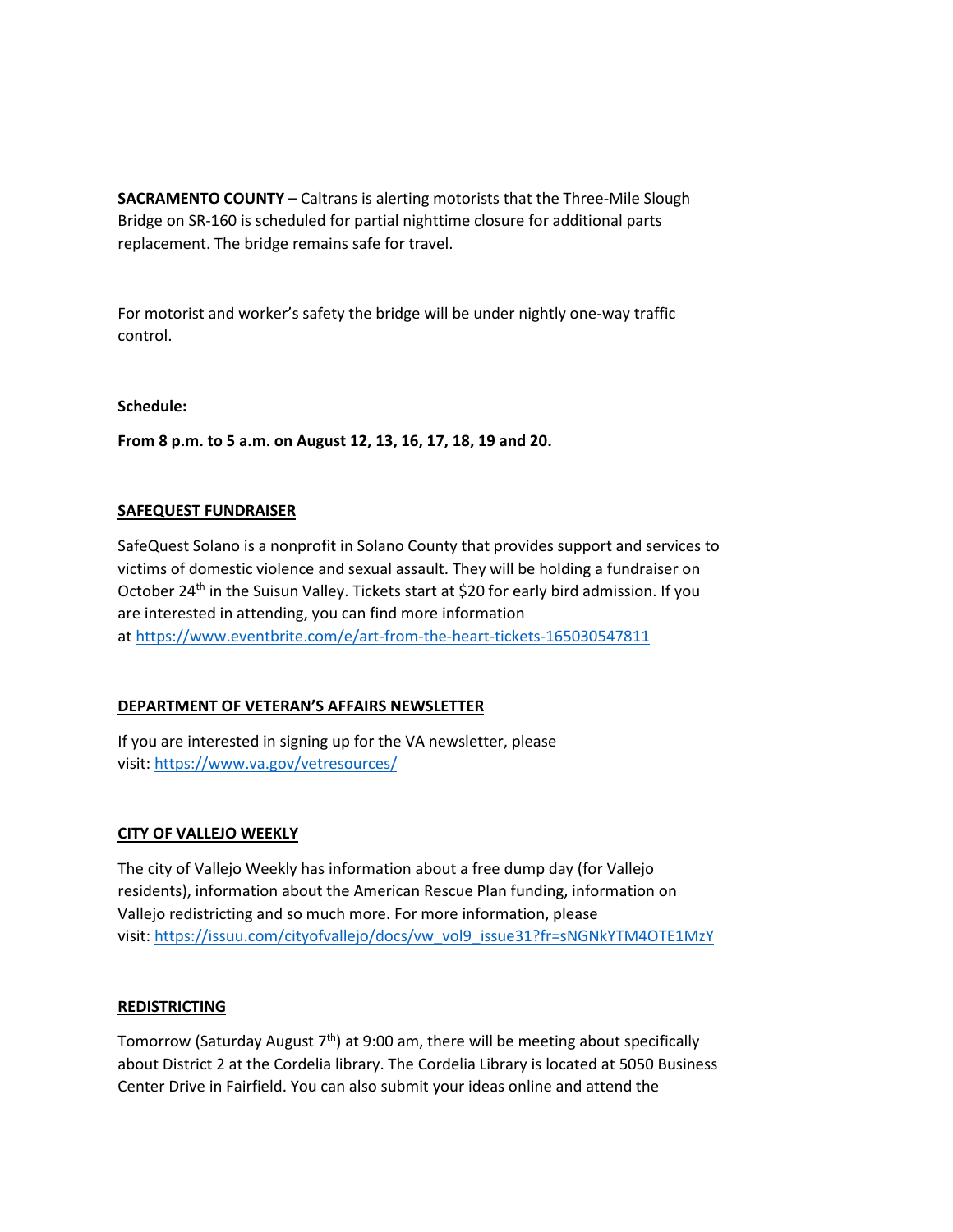Redistricting Advisory Committee meetings online. For more information, please visit: [https://redistricting.solanocounty.com/](https://gcc02.safelinks.protection.outlook.com/?url=https%3A%2F%2Fredistricting.solanocounty.com%2F&data=04%7C01%7C%7Cd9954ca4ccba427b780708d9592060ff%7C5e7f20ace5f14f838c3bce44b8486421%7C0%7C0%7C637638817858546524%7CUnknown%7CTWFpbGZsb3d8eyJWIjoiMC4wLjAwMDAiLCJQIjoiV2luMzIiLCJBTiI6Ik1haWwiLCJXVCI6Mn0%3D%7C1000&sdata=D3Qu9JJX4zmGtPEjWj%2Bwo6HcSL8wLIiUSiyOievgNCs%3D&reserved=0)

#### **INFORMATION ABOUT THE UPCOMING RECALL ELECTION**

As you are likely aware, the recall election will be on September 14<sup>th</sup>. Every voter will be mailed a ballot ahead of that date. Solano County will mail ballots on August  $13<sup>th</sup>$  and they should arrive in mailboxes the week of the  $16<sup>th</sup>$  through the 20<sup>th</sup>.

You may mail your ballot back or drop it off at a designated ballot drop off site or at a polling place on September 14<sup>th</sup>. You may also vote in person and not use your mail in ballot if you prefer. If you choose not to use your mail in ballot, I would suggest bringing it with you to the polling place to surrender.

You may also vote in person at the registrar of voters' office in Fairfield starting August 16<sup>th</sup>. The registrar's office is located at 675 Texas St on the second floor.

There will be two questions on the recall ballot. The first will be whether the Governor should be recalled and the second will be who should replace the Governor. You do not have to vote for both questions. You may vote on the recall question and leave the candidate field blank, you may vote for a candidate and leave the recall question blank and you may vote for both the recall question and a replacement candidate.

For more information, please visit: [https://www.solanocounty.com/depts/rov/](https://gcc02.safelinks.protection.outlook.com/?url=https%3A%2F%2Fwww.solanocounty.com%2Fdepts%2Frov%2F&data=04%7C01%7C%7Cd9954ca4ccba427b780708d9592060ff%7C5e7f20ace5f14f838c3bce44b8486421%7C0%7C0%7C637638817858546524%7CUnknown%7CTWFpbGZsb3d8eyJWIjoiMC4wLjAwMDAiLCJQIjoiV2luMzIiLCJBTiI6Ik1haWwiLCJXVCI6Mn0%3D%7C1000&sdata=xs5c7IYpCt0vwIYOMWGekU6n6ZSSbtMe3aUprmwlnYs%3D&reserved=0)

[https://www.sos.ca.gov/elections/upcoming-elections/2021-ca-gov-recall/newsom](https://gcc02.safelinks.protection.outlook.com/?url=https%3A%2F%2Fwww.sos.ca.gov%2Felections%2Fupcoming-elections%2F2021-ca-gov-recall%2Fnewsom-recall-faqs&data=04%7C01%7C%7Cd9954ca4ccba427b780708d9592060ff%7C5e7f20ace5f14f838c3bce44b8486421%7C0%7C0%7C637638817858556480%7CUnknown%7CTWFpbGZsb3d8eyJWIjoiMC4wLjAwMDAiLCJQIjoiV2luMzIiLCJBTiI6Ik1haWwiLCJXVCI6Mn0%3D%7C1000&sdata=SPZlI8lROkbxu8gXWswy5ZaHrAg%2BQSDl9aHXda2T%2BJ0%3D&reserved=0)[recall-faqs](https://gcc02.safelinks.protection.outlook.com/?url=https%3A%2F%2Fwww.sos.ca.gov%2Felections%2Fupcoming-elections%2F2021-ca-gov-recall%2Fnewsom-recall-faqs&data=04%7C01%7C%7Cd9954ca4ccba427b780708d9592060ff%7C5e7f20ace5f14f838c3bce44b8486421%7C0%7C0%7C637638817858556480%7CUnknown%7CTWFpbGZsb3d8eyJWIjoiMC4wLjAwMDAiLCJQIjoiV2luMzIiLCJBTiI6Ik1haWwiLCJXVCI6Mn0%3D%7C1000&sdata=SPZlI8lROkbxu8gXWswy5ZaHrAg%2BQSDl9aHXda2T%2BJ0%3D&reserved=0)

### **SOLANO RESOURCE CONSERVATION DISTRICT**

This is a note to teachers:

Looking for staff development? A wonderful group called the Solano Resource Conservation District holds workshops to teach the teachers about the environment in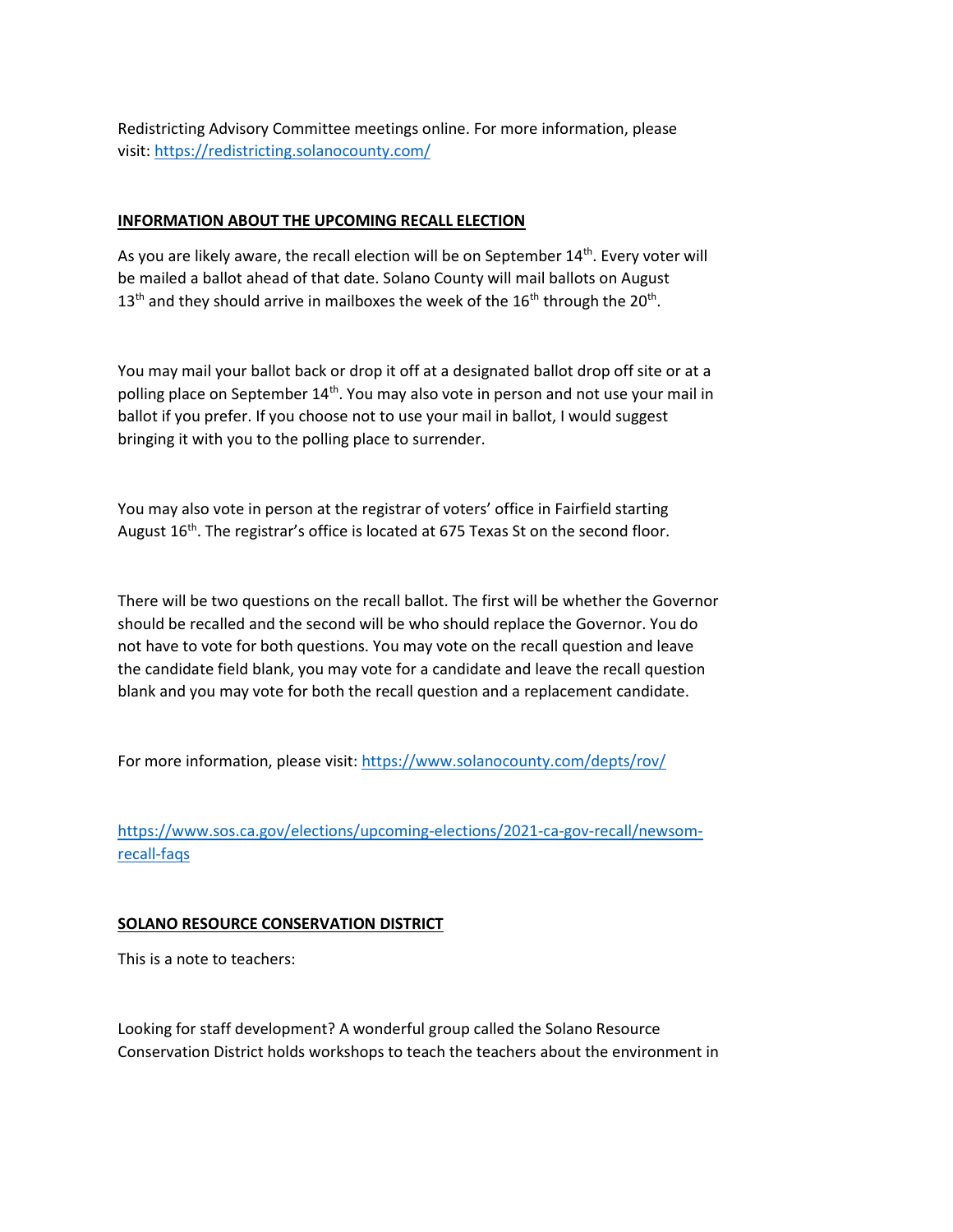Solano County. (Think Lesson Plans) The group also sponsors field trips for 3th and 6<sup>th</sup> graders at NO COST.

Field trips take students and teachers to outdoor places such as the Marsh, and outdoor parks in the county. Lessons to our students as to why open space is important, for example is a topic when out in the field.

This summer was a 3- day workshop. Day 2: was taking a boat tour of Lake Berryessa. I had a chance to attend. I have never been on the Lake. It is so much bigger than I had thought. I saw 3 Bald Eagles, an egret, and a blue heron. The discussion centered on Climate Change. As I was on the boat, my thoughts went to the Solano County leaders who had the foresight to realize a water supply was needed for our community. I saw the destruction the 2020 fire left on the land. I learned when the fire is extremely hot, the soil has a hard time absorbing water for several years.

I want to thank: Alison, Marianne, Alex, Marc, and all the other folks who put this institute on for the teachers. A shout out to my new 3 BFF's from Fairview.

Contact information: 1170 Lincoln St. Suite 110 Dixon, Ca 95620 Phone: (707) 678- 1655 Ext. 3

Email: solanorcd.org

### **AIR QUALITY ADVISORY**

There is an advisory for air quality in the Bay Area. For more information, please visit: [https://www.ktvu.com/news/air-quality-advisory-issued-as-wildfire-smoke-may](https://gcc02.safelinks.protection.outlook.com/?url=https%3A%2F%2Fwww.ktvu.com%2Fnews%2Fair-quality-advisory-issued-as-wildfire-smoke-may-be-visible-in-parts-of-bay-area%3Futm_campaign%3Dtrueanthem%26utm_medium%3Dtrueanthem%26utm_source%3Dfacebook&data=04%7C01%7C%7Cd9954ca4ccba427b780708d9592060ff%7C5e7f20ace5f14f838c3bce44b8486421%7C0%7C0%7C637638817858556480%7CUnknown%7CTWFpbGZsb3d8eyJWIjoiMC4wLjAwMDAiLCJQIjoiV2luMzIiLCJBTiI6Ik1haWwiLCJXVCI6Mn0%3D%7C1000&sdata=XerXlgbtTjFIWxNjf189RmiJ0RJamNG9I6lEYygIJnA%3D&reserved=0)[be-visible-in-parts-of-bay](https://gcc02.safelinks.protection.outlook.com/?url=https%3A%2F%2Fwww.ktvu.com%2Fnews%2Fair-quality-advisory-issued-as-wildfire-smoke-may-be-visible-in-parts-of-bay-area%3Futm_campaign%3Dtrueanthem%26utm_medium%3Dtrueanthem%26utm_source%3Dfacebook&data=04%7C01%7C%7Cd9954ca4ccba427b780708d9592060ff%7C5e7f20ace5f14f838c3bce44b8486421%7C0%7C0%7C637638817858556480%7CUnknown%7CTWFpbGZsb3d8eyJWIjoiMC4wLjAwMDAiLCJQIjoiV2luMzIiLCJBTiI6Ik1haWwiLCJXVCI6Mn0%3D%7C1000&sdata=XerXlgbtTjFIWxNjf189RmiJ0RJamNG9I6lEYygIJnA%3D&reserved=0)[area?utm\\_campaign=trueanthem&utm\\_medium=trueanthem&utm\\_source=facebook](https://gcc02.safelinks.protection.outlook.com/?url=https%3A%2F%2Fwww.ktvu.com%2Fnews%2Fair-quality-advisory-issued-as-wildfire-smoke-may-be-visible-in-parts-of-bay-area%3Futm_campaign%3Dtrueanthem%26utm_medium%3Dtrueanthem%26utm_source%3Dfacebook&data=04%7C01%7C%7Cd9954ca4ccba427b780708d9592060ff%7C5e7f20ace5f14f838c3bce44b8486421%7C0%7C0%7C637638817858556480%7CUnknown%7CTWFpbGZsb3d8eyJWIjoiMC4wLjAwMDAiLCJQIjoiV2luMzIiLCJBTiI6Ik1haWwiLCJXVCI6Mn0%3D%7C1000&sdata=XerXlgbtTjFIWxNjf189RmiJ0RJamNG9I6lEYygIJnA%3D&reserved=0)

#### **CENTENARIAN RECOGNITION**

If you would like to honor a centenarian or a Solano County resident who will turn 100 by Dec. 31, 2021, please send an email to [seniorcoalitionsolano@gmail.com.](mailto:seniorcoalitionsolano@gmail.com)

Thank you so much for taking the time to read my update. Please stay safe, spread kindness and support our local businesses.